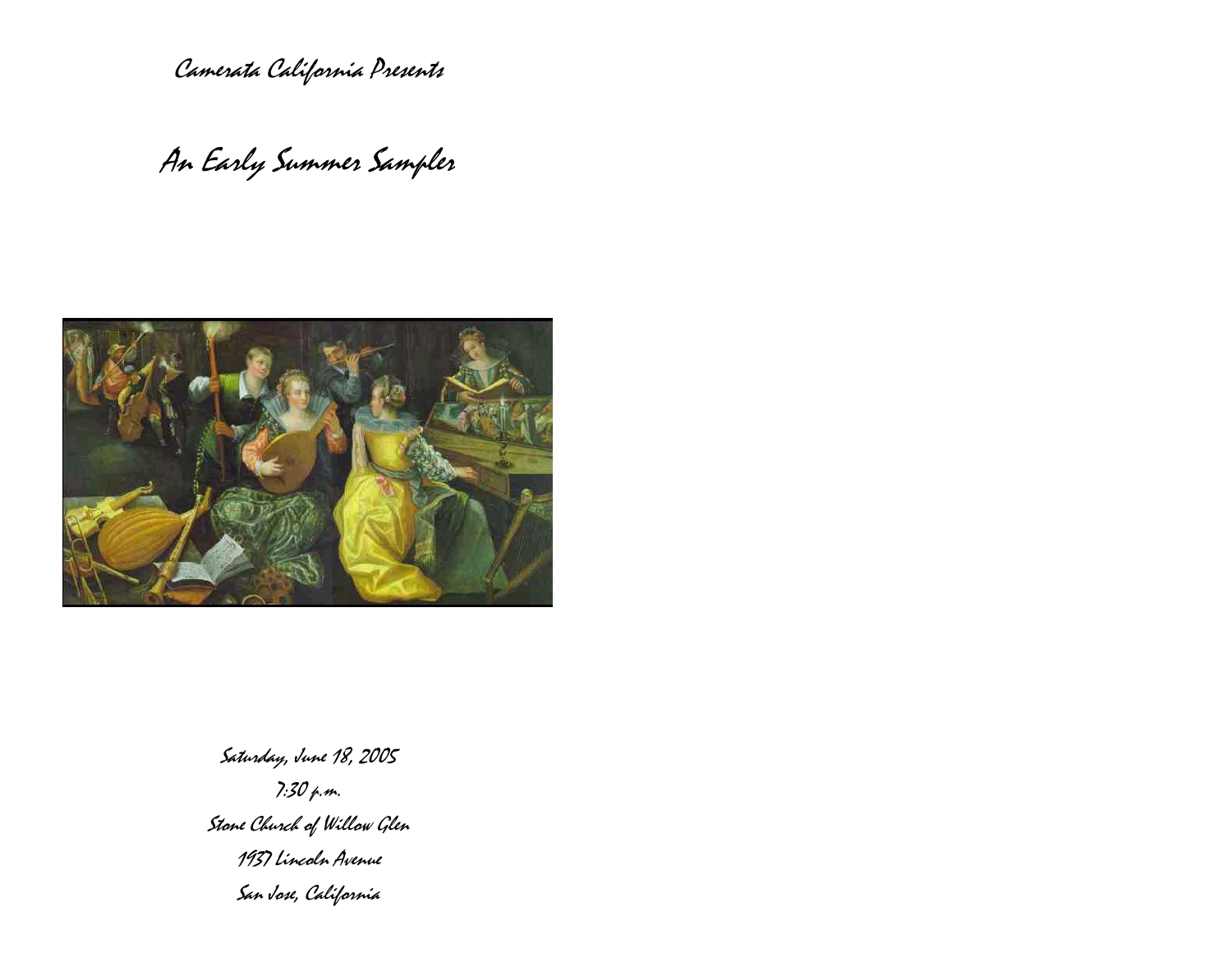**Sackbut–**The sackbut is a brass instrument with a slide, similar to the modern trombone. The origin of its name remains uncertain, but it is probably from the French saquer (to pull) and bouter (to push). The sackbut was illustrated and mentioned regularly from 1500 onwards and was an adaptable instrument that could play with soft vocal music, or loud instruments such as the shawm. In his comprehensive 16th century treatise on instruments, *Syntagma Musicum*, Michael Praetorius stresses that a tremendous advantage enjoyed by all sackbuts was their adaptability to the various different pitches of the day, since small changes could be made either by slide or embouchure, and larger changes by the addition or subtraction of crooks.

**Shawm**–The shawm, the most important early double reed instrument, was played in Europe as early as the  $13<sup>th</sup>$  century. It is similar to the modern oboe in that it has an exposed double reed. This instrument was made in different sizes and produced a loud sound best suited to outdoor music. In the  $16<sup>th</sup>$  century, a wide range of other double reed instruments better suited for playing indoors was developed.

**Viola da gamba** (also gamba or viol)–The viol is a bowed stringed instrument that resembles the modern cello, but has frets like a guitar. The viol appeared in Europe near the end of the 15th century, quickly become popular across the continent, and remained so until the advent of the cello in the mid-18th century. Viols were made in different sizes to be played in consorts, like recorders. Viola da gamba literally means 'leg viol' since it is held upright and supported between the legs like a cello. The viol is more closely related to the modern orchestral string bass than the cello. The construction of the instrument and bow (which is convex rather than concave like a violin bow) provides less volume than modern instruments, but allows for great flexibility and subtlety.

# **Chamberly**<br>Acknowledgements

Thanks to Jennifer Randolph for coordinating our rehearsals and providing translations and program notes; to Mary Anne James for translations, program notes and program production; to Ted Lorraine, Mike Megas, and Lettie Smith for publicity; to Stone Church of Willow Glen for use of the sanctuary. Special thanks to Kristin Preston and Dr. Harris for making it possible for us to use instruments from the Vernon Read Collection at San Jose State University, and to Lettie Smith for acting as our liaison with the university. And thanks to the late Vernon Read for musical transcriptions, artistic direction, and inspiration.

Visit the Camerata California web site for concert information and musical excerpts from previous performances: http://www.cameratacalifornia.org.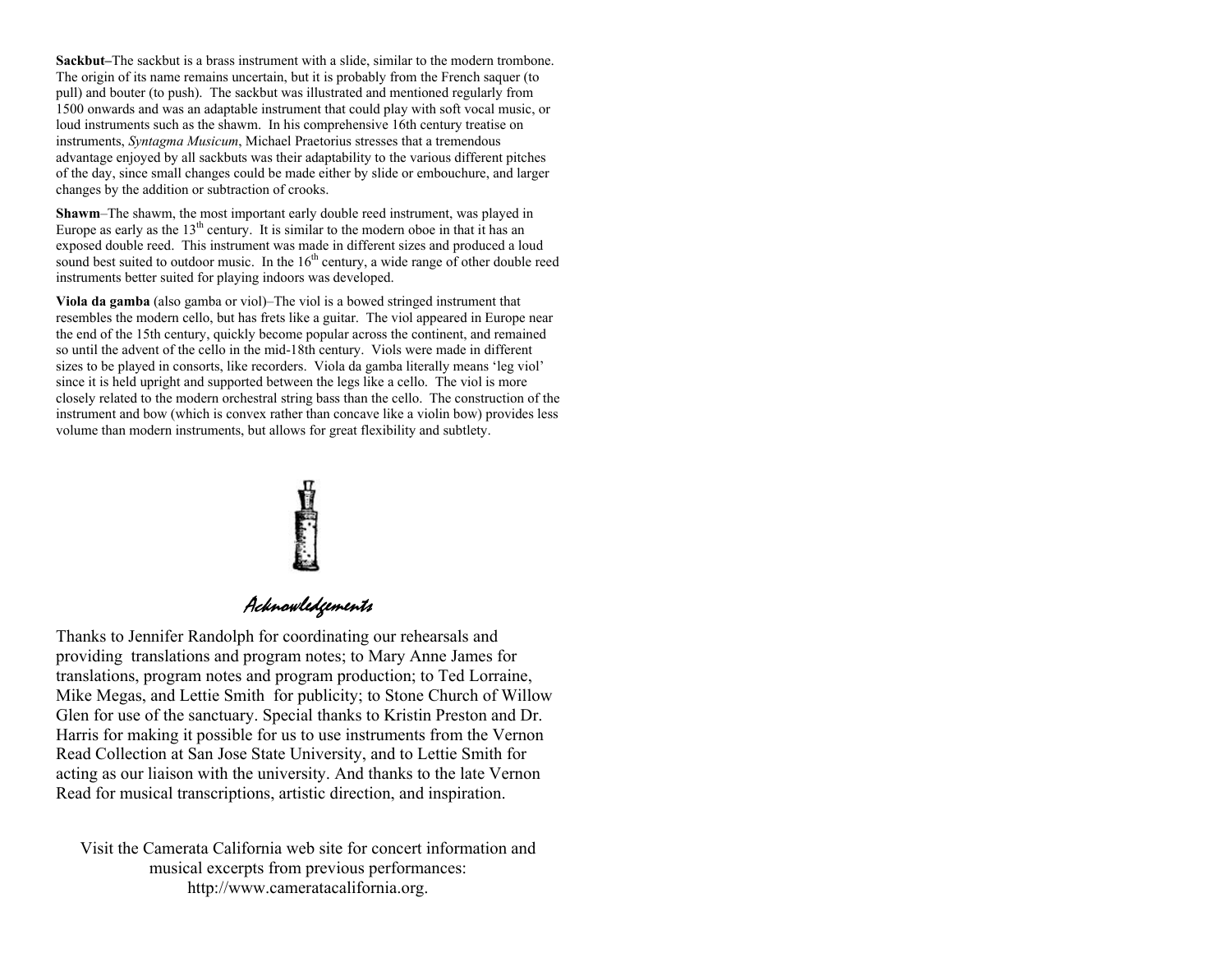# Program

| <i>Meulevill Lurope.</i>                                            |                                      |  |
|---------------------------------------------------------------------|--------------------------------------|--|
| Ecco la Primavera                                                   | Francesco Landini (1325-1347)        |  |
| Domino                                                              | Anonymous $(c.1200)$                 |  |
| Sumer Is Icumen in                                                  | Anon. (c.1250)                       |  |
| <b>Franco-Flemish Influences:</b>                                   |                                      |  |
| Je Me Complains Piteusement                                         | Guillaume Dufay (c.1400-1474)        |  |
| <i>Baises Moy</i>                                                   | Josquin Des Prez (c.1450-1521)       |  |
| Basse Danse, Bergerette: sans Roch<br><i>(From Dansereye, 1551)</i> | Tielman Susato (c.1500-1561)         |  |
| Il Bianco e Dolce Cigno                                             | Jacques Arcadelt (1508-1562)         |  |
| Un Sonar de Piva                                                    | Rossino Mantovano (fl. c.1550)       |  |
| Rompeltier ("Knock on the Door")                                    | Attrib. to Jacob Obrecht (1452-1505) |  |
| In Te Domine Speravi                                                | Josquin Des Prez (c.1440-1521)       |  |

## **+ Intermission +**

## *England from the Elizabethan Age to the Restoration:*

| This Merry Pleasant Spring                   | Anonymous (late $16^{th}$ cent.) |
|----------------------------------------------|----------------------------------|
| <i>Strike the Viol</i>                       | <i>Henry Purcell (1659-1695)</i> |
| <i>(Excerpt From Come, Ye Sons Of Art:</i>   |                                  |
| An Ode For The Birthday Of Queen Mary, 1694) |                                  |
| Trio Sonata in D Minor                       | David Purcell (c.1664-1717)      |
| Adagio -- Allegro -- Largo -- Allegro        |                                  |

### **+ Intermission +**

| Man Is for the Woman Made | Henry Purcell $(1659-1695)$     |
|---------------------------|---------------------------------|
| 'Earl of Essex' Galliard  | John Dowland (1563-1626)        |
|                           | <b>The Golden Age of Spain:</b> |
| Mi Libertad en Sosiego    | Juan Del Encina (1469-C.1530)   |

*De los Alamos Vengo Juan Vasquez (c.1510-C.1560)* 

### *The Instruments and Instrumentation*

*Although we are fortunate to have access to a fairly large spectrum of early instrument replicas, Camerata California also exploits such instruments as the modern guitar to recreate the sound and spirit of the era. For example, you probably wouldn't find a bowed psaltery (probably a folk instrument of the mid-20th century) in a medieval band, but you would hear the sound of a vielle–and that is the kind of sound we try to recreate. So sit back, close your eyes, and enjoy a ride into the past.* 

*Few published works of the 16th century and earlier included specifics of orchestration. We can, however, make educated guesses based on written and visual evidence . Sources indicate that brass instruments such as cornetto and sackbut were typically grouped with voices; lute with viols; and crumhorns with shawms and sackbut. The style of music also tells us what instruments are appropriate. For example, viola da gamba can swell in volume and sustain notes for an expressive vocalistic line. A lute can play rapid florid parts, but cannot sustain long tones. Recorders and capped reed instruments sound good played in consorts, or mixed with other instruments, but they have limited range of volume. We can also look to the composer and country of origin, since real and distinct regional styles of performance were evident in 16<sup>th</sup> century Europe, including differences in local preference of instruments and style of singing.* 

*Crumhorn (or krumhorn)–The word crumhorn means literally "curved horn." The instrument has a double reed covered by a cap so that–unlike the oboe or bassoon–the reed isn't touched directly. They are the earliest (c.1500-1620) and by far the most common of the reed-cap instruments. Although the shape and sound might be unusual (sometimes "kazoo" comes to mind), the musical life of the crumhorn was a serious one, and they were often played in consorts like recorders.* 

*Cornamuse–The cornamuse is a relative of the crumhorn. It has a reed-cap like the crumhorn, but is straight and has a much softer and sweeter sound.* 

*Psaltery–The plucked psaltery consists of a sound box with tuned strings and is played either resting on the lap or leaning up against the chest. It developed in the Near East and filtered into Europe during the Crusades, and was regularly illustrated from the 12th century onward. Many literary references to the psaltery list it both in mixed ensembles and as a solo instrument. The shape varied enormously from trapezoid to the curved "pig snout" type. We use a modern bowed psaltery (of 20th century origin) to create the droning sound of a medieval stringed instrument such as the vielle.* 

*Recorder–Wind instruments such as flutes and recorders are very old indeed. Recorders started to look more or less like their modern counterparts in the Middle Ages, and began to be made in several different sizes and ranges by the 14th century. Recorder playing had achieved a high degree of technical accomplishment by the 16<sup>th</sup> century, and a wide range of sizes offered a number of separate consorts within the recorder family.* 

*Rankett (or rackett)–The rankett is a double reed instrument in which the bore is folded in on itself. The bass rankett actually plays as low as a bassoon, in spite of being only just over a foot high, due to a maze of tubing within the cylindrical body.* 

*Rauschpfeife–This reed-cap instrument produces a screaming sound (it is also known as schreierpfeife) that carries well outdoors and competes well with other loud consort instruments such as the shawm.* 

# *Medieval Europe:*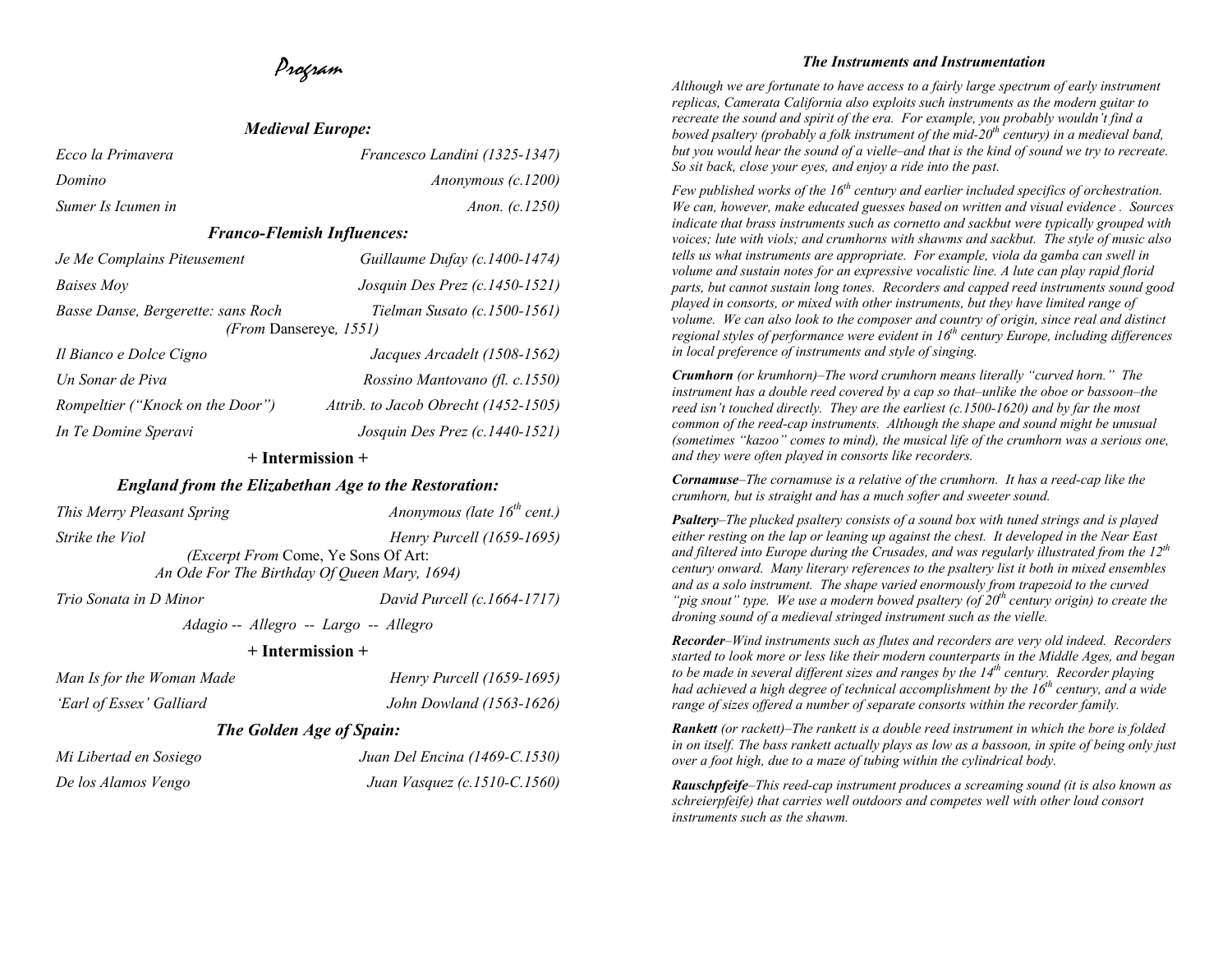*"Entlaubet" is a Tenorlied--a specifically German type of popular song, based on a pre-existing vocal line used as a cantus firmus (or Tenor), usually surrounded by multiple polyphonic lines. Listen for the simple main tune sung by tenor voices.* 

*Entlaubet ist der Walde gen diesem Winter kalt. Beraubet werd ich balde, mein Lieb, das macht mich alt. Dass ich die Schön' muss meiden, die mir gefallen tut, bringt mir heimliches Leiden und macht mir schweren Mut.* 

*Bare and stark is the woods, In this cold winter. I will soon be bereft, my love, which makes me old. That I must avoid the lovely one, Who does please me, Brings me secret pain, And gives me great grief.* 

## *Ein Guter Wein Ist Lobenswert*

## *Orlando di Lasso (c.1532-1594)*

*Orlando di Lasso (also known as Roland de Lassus and Roland Delattre) is considered one of the greatest polyphonists of the late Renaissance and his music, the essence of the Netherlands tradition, as demonstrated in the German lied, "Ein guter Wein." A widely traveled individual, his places of residence include Rome, Antwerp, Munich (where he settled), Flanders, Frankfurt, Northern Italy, and the French Court.* 

*The versatility of di Lasso can be seen in an enormous output which encompasses every style of the period in over 2000 compositions: Italian madrigals, German lieder, French chansons, Latin motets, two passions, offices, masses and magnificats. He earned the titles of "Orpheus de Belgique" and "Principe della Musica" ("Prince of Music.").*

*Ein guter Wein is lobenswert, Für ander Ding auf dieser Erd ; Den ich auch nicht kann meiden. Und welcher ist im Trunk der letzt Wann da nun ist der Tisch besetzt, Der hab das heimlich Leiden.* 

*Ein grosses Glas von einer Mass Voll kühlen Wein dünkt mich schön sein, Das soll jetzt gehn herummen. Wer trinken will wie ich so viel Will fröhlich sein bei diesem Wein, Der tu oft zu mir kommen.* 

*A good wine is worth noticing, More than anything else in this world ; I just can't stay away from it. And when the last drop is drunk, And the table is taken away, I feel that secret sorrow.* 

*A big glass from the pitcher Full of cool wine which seems beautiful to me, Goes around again. Whoever wants to drink (as I would), Will be happy with this wine. It happens to me all the time.* 

## *German Music of the Renaissance:*

*Dy Katzenphote ("The Cat's Paw") Anonymous (c.1460-1480) (From* The Glogauer Liederbuch*) O Elslein / Es Taget vor dem Walde (1544) Ludwig Senfl (c.1492-1455) Innsbruck, Ich Muss Dich lassen Heinrich Isaac (1450-1517) Kyrie from Missa Carmina (on "Innsbruck") Heinrich Isaac (1450-1517) Entlaubet Ist Der Walde Ludwig Senfl (c.1492-1555) Ein Guter Wein Ist Lobenswert Orlando di Lasso (c.1532-1594)* 

## The Players

*Mary Anne James – soprano voice, recorder, crumhorn, percussion* 

*Sam Kiteley – bass voice, recorder, crumhorn, sackbut, viola da gamba* 

*Bill Lazar, on leave* 

*Ted Lorraine – baritone voice, bells, percussion* 

*Mike Megas – recorders, guitar-lute, percussion* 

*Ken Miller – tenor voice, recorder, crumhorn, cornamuse, percussion* 

*Jennifer Randolph – soprano voice, recorder, crumhorn, cornamuse, guitar, bowed psaltery, harpsichord* 

*Lettie Smith – soprano voice, recorder, shawm, rankett, crumhorn* 

*Richard Stefanko – tenor voice, bells, percussion* 

## About Camerata California

*Camerata California is a vocal and instrumental ensemble dedicated to performing sacred and secular music from the medieval through the early Baroque eras. The ensemble was inspired by Dr. Vernon Read, who taught and led Early Music at San Jose State University for many years. The members all have varied, long-standing musical experience.* 

*Camerata is always looking for skilled musicians to join us for rehearsals and performances throughout the year. Contact us at majames@rjweb.org.* 

Cover Art: Musical Company*, oil on canvas, Joos van Winghe (ca 1544-1603).*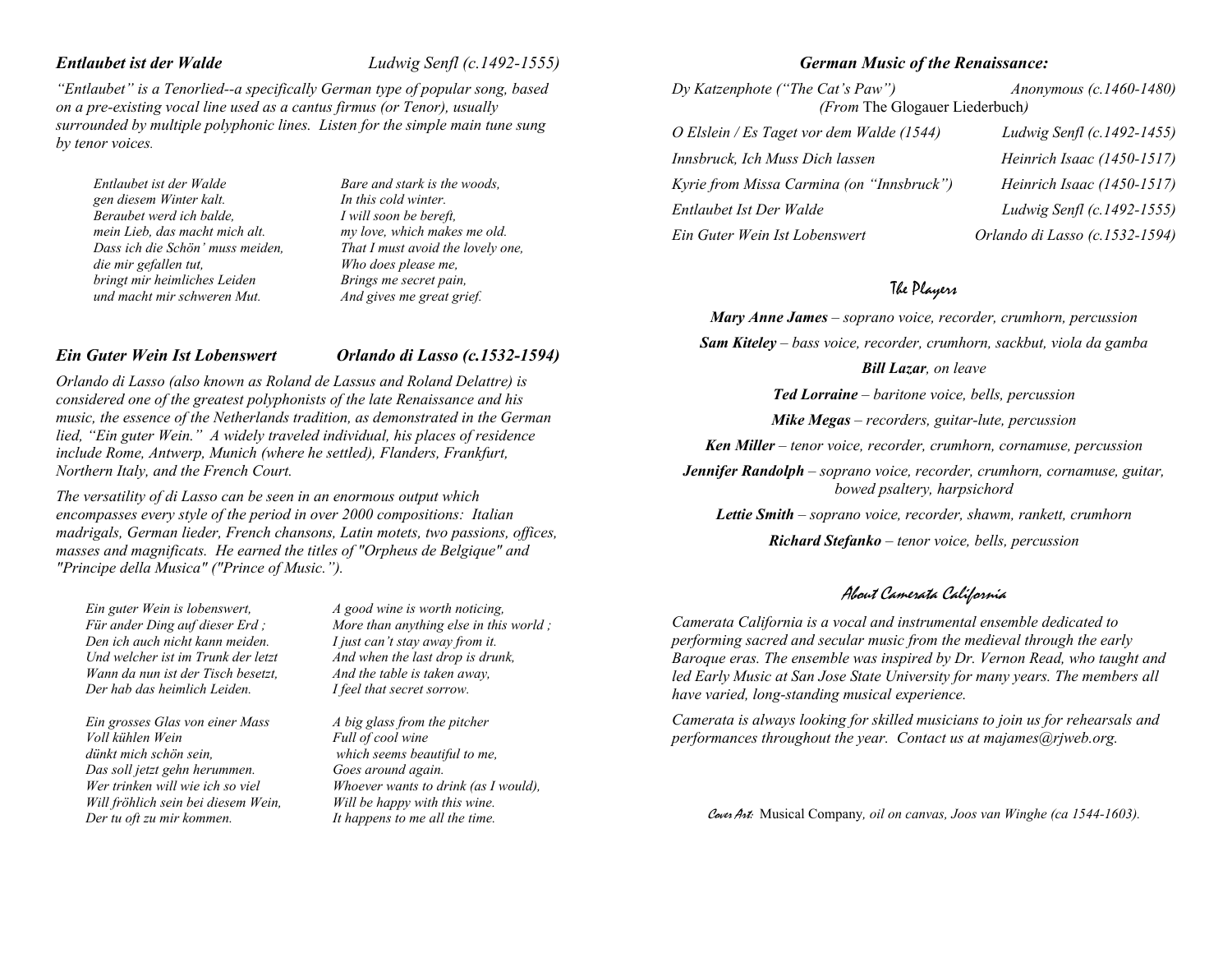# Texts, Translations and Notes

*Ecco la Primavera Francesco Landini (1325-1347)* 

*Francesco Landini, an Italian composer, organist, and poet based in San Lorenzo church in Florence, was blind from an early age . Landini was a master of the "Ars Nova" style of the trecento (14th century) and his music survives in many different sources. Most of his existing works are ballate–an Italian poetic and musical form with the structure ABBAA, with the first and last stanzas having the same words.* 

| Ecco la primavera            | Spring is here                           |
|------------------------------|------------------------------------------|
| Ch'el cor fa rallegrare,     | To cheer the heart.                      |
| Temp'e d'annamorare          | Time to fall in love                     |
| E star con lieta ciera.      | And put on a merry face.                 |
| No've giam l'aria e'l tempo, | The newly fresh air                      |
| Che pur chiam'allegrezza,    | Calls us to cheer and merrymaking.       |
| In questo vago tempo         | In this changing time                    |
| Ogni cosa a vaghezza.        | Everything is quite lovely.              |
| L'erbe con gran freschezza   | The greenery is new and fresh,           |
| E fior' coprono i prati      | And flowers cover the meadow,            |
| E gli albori adornati        | And the trees are adorned with blossoms, |
| Sono in simil manera         | In the same way.                         |

*Domino Anonymous (c.1200)* 

*This is an example of organum of the Parisian Notre Dame school, in which a Gregorian chant melody is used as a cantus firmus and the top voice embellishes on the chant. It was from this kind of treatment, among others, that polyphonic music developed in northern France from the 12th to the 14th centuries. We perform it instrumentally in this program.* 

**Sumer Is Icumen In** *Anonymous (c.1250)* 

*"Sumer" is an English rota or round composed about 1250. It is the earliest existing example of canon and of ground bass. A canon is a musical form similar to the round, in which two (or more) voices sing the same melodic line but start at different times. A ground bass is a short pattern repeated over and over again throughout the course of a piece. In this work, three voices sing the main tune in canon (Sumer is icumen in) and two bass voices sing the pes, or ground, also in canon (Sing cuccu nu, sing cuccu). The secular text is in Middle English (Wessex dialect). Interestingly, in the same manuscript source, from Reading Abbey in England, is a Latin text to adapt the tune for church use.* 

*Innsbruck, Ich Muss Dich LassenHeinrich Isaac (1450-1517)* 

*Heinrich Isaac (c.1450-1517), a native of Flanders, was a contemporary of Josquin, and a prolific composer in all genres of the period, both sacred and secular. He served the Medici under Lorenzo the Magnificent at Florence from 1484-1492, and later became court composer to Emperor Maximilian I in 1497, at Vienna and Innsbruck (a town in the Austrian Alps).* 

*The song "Innsbruck" is, on the surface, the wistful song of a faithful husband who must be apart from his wife. The subtext is that Maximilian had dismissed Isaac, and this song expresses dismay at the approaching departure from a nice job at the imperial court.*

*Innsbruck, ich muss dich lassen, ich fahr dahin mein Strassen, in fremde Land dahin. Mein Freud is mir genommen, die ich nit weiss bekommen, wo ich im Elend bin.* 

*Gross Leid muss ich jetzt tragen, das ich allein tu klagen dem liebsten Buhlen mein. Ach Lieb, nun lass mich Armen im Herzen dein erbarmen, dass ich muss dannen sein.* 

*Mein Trost ob allen Weiben, dein tu ich ewig bleiben, stet treu, der Ehren fromm. Nun muss dich Gott bewahren, in aller Tugend sparen, bis dass ich wiederkomm.* 

*Innsbruck, I must leave you, For I am traveling the road to a foreign land. There, deprived of my joy and not knowing how to get it back, I will be in misery.* 

*I am burdened with great sorrow which I can remedy only through the one dearest to me. O my love, leave me not bereft of compassion in your heart that I must part from you.* 

*My consolation above all other women, I remain yours forever, always faithful, in true honor. And now, may God protect you, safe in virtue, till I return.* 

## *Kyrie from Missa Carmina (on "Innsbruck")Heinrich Isaac (1450-1517)*

*The "Missa Carmina" is based on Isaac's own melody from the song "Innsbruck ich muss dich lassen." This is particularly evident in the Kyrie from the mass, which not only refers to the melody of "Innsbruck", but even uses note for note quotations from his two arrangements of the song.* 

| Kyrie eleison.   | Lord, have mercy.   |
|------------------|---------------------|
| Christe eleison. | Christ, have mercy. |
| Kyrie eleison.   | Lord, have mercy.   |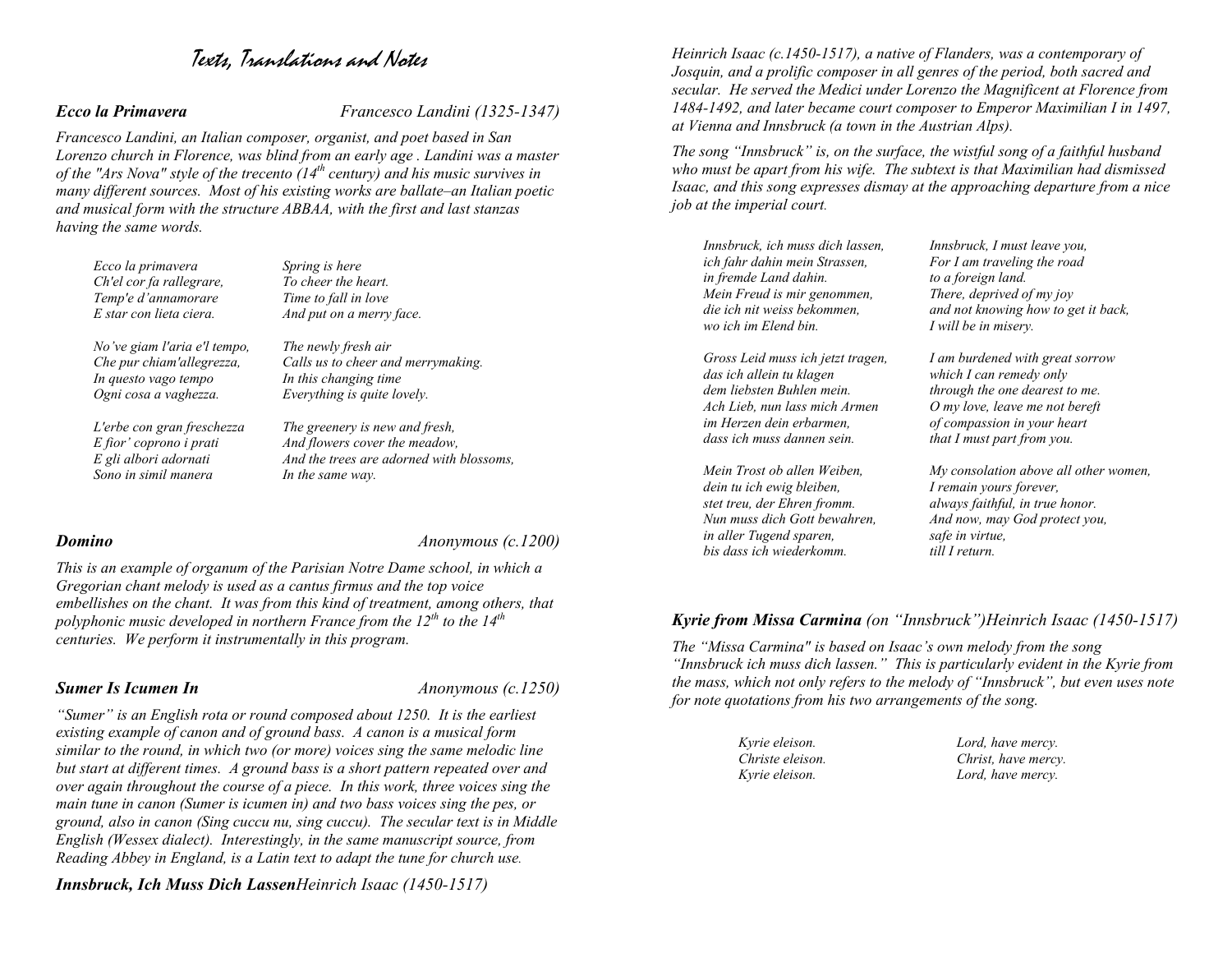## *Dy Katzenphote ("The Cat's Paw") Anonymous (c.1460-1480)*

*"Dy katzenphote" is a clever instrumental piece from the* Glogauer Liederbuch*, a collection of German music manuscripts from c.1460-1480. This is a massive assemblage of 300 pieces, many attributable to well-known composers The*  Glogauer Liederbuch *was the first known collection to be printed out in partbooks, with a separate book for each part in the music. The Lieder (songs), in 3 or 4 parts, are equally divided between sacred and secular texts, and there is also a quantity of pieces apparently for instrumental ensemble -- perhaps the earliest such collection to survive..* 

## *O Elslein / Es Taget vor dem Walde (1544)*

 *Ludwig Senfl (c.1492-1455)* 

*Ludwig Senfl of Switzerland was one of the first German-language composers to work in all the forms of the time, composing Masses, motets, and over 250 German songs (lieder). He experimented with every imaginable approach to traditional melodies, from simple chordal harmonizations to canonic pieces with sharply contrasted counterpoints.* 

*'O Elslein / Es Taget' illustrates a form of music that was Senfl's specialty: the quodlibet (literally meaning "what pleases you" or "as you like"). In a quodlibet, two or more different tunes are combined with other contrapuntal lines, but still remain recognizable. This is somewhat like combining "Happy Birthday" and "Here Comes The Bride" and making it work out musically*

*O Elslein, liebes Elselein mein, Wie gern war ich bei dir Es rinnen zwei tiefe wasser Wohl zwischen mir und dir* 

*Es taget vor dem Walde Stand auf, Ketterlein Die Hasen laufen balde, Stand auf, Ketterlein, holder Buhl Heiaho! Du bist mein, und ich bin dein Stand auf, Ketterlein.* 

*Little Elsa, my dear Elsa Gladly would I be near you But two deep rivers run Between us.* 

*It is daylight in the forest Get up little Kate The hares will be leaping soon Get up little Kate, sweet lover, Heyho! You are mine, and I am thine Get up little Kate.* 

*Groweth sed and bloweth med, And springth the wode nu, Sing cuccu! Awe bletheth after lomb, Lhouth after calve cu. Bulloc sterteth, bucke verteth, Murie sing cuccu! Cuccu, cuccu, Wel singes thu, cuccu; Ne swik thu naver nu.* 

## *Je Me Complains Piteusement Guillaume Dufay (c.1400-1474)*

*Ewes bleat after lambs, Cows lowe after calves. Bullocks leap, bucks cavort Merry sing cuckoo! Cuckoo, cuckoo, Well sing you cuckoo Nor cease you never now.* 

*Seeds grow and meadows bloom, And the forest springs anew,* 

*Sing cuckoo!* 

*"Je me complains" is an imitative Burgundian-style ballade (secular song) for three equal voices. French composer Guillaume Dufay is widely recognized today for his role in the development of Western music. He held positions in many musical centers of Europe, and was acknowledged by his contemporaries to be the leading composer of his day. He wrote in most of the forms in use during his lifetime, with 150 works surviving, both liturgical and secular. Dufay represents the generation comprising the so-called Burgundian composers, which flourished in the territory ruled by the Dukes of Burgundy.* 

| Je me complains piteusement       | I plaintively bemoan my fate,                              |
|-----------------------------------|------------------------------------------------------------|
| A moy tout seul plus qu'a nullui, | To myself alone, more than to anyone else,                 |
| De la grieste paine et tourment   | Of the grief, pain and torment                             |
| Que je souffre plus que ne di.    | Which I endure to an unspeakable degree.                   |
| Dangier me tient en tel soussi,   | Her guardian keeps me in a very anxious<br>state,          |
| Qu'eschever ne puis sa rudesse,   | Since I cannot avoid his insults,                          |
| Et fortune le veult aussi,        | And lady luck seems to want the same<br>thing.             |
| Mais par ma foi ce fait jonesse.  | But, I swear, all of this is the result of<br>being voung. |

*Summer has come in, Loudly sing cuckoo!*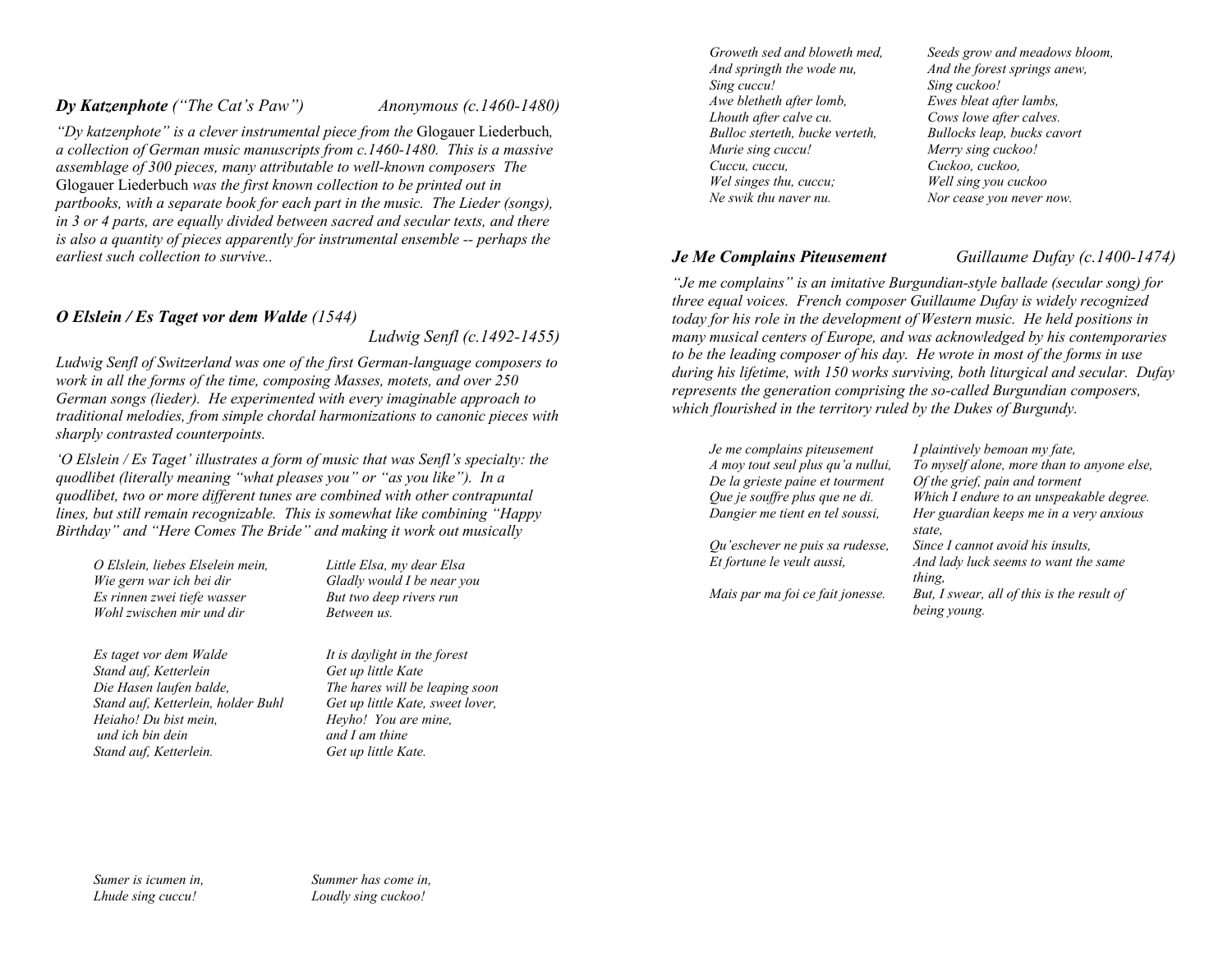## *Baises Moy Josquin des Prez (c.1450-1521)*

*"Baises moy" is a chanson, with a text in middle French. The Netherlandish composer Josquin des Prez (1440-1521) lived at the height of the Renaissance, and composed prolifically. A typical characteristic of his music is to play pairs of voices against each other, changing the pairs throughout the work.* 

*"Baisés moy, baisés moy Baisés moy, ma doulce amye Par amour je vous en prie" "Et non feray" "Et pourquoy?" "Se je faisois la follie, ma mère seroit marie Vela de quoy! Vela de quoy!"* 

*"Kiss me, kiss me Kiss me, my sweet love, For love's sake, I beg you." "I won't do it" "Why ever not?" "If I do something foolish, My mother will be hurt. So that's why! So that's why!"*

## *Basse Danse, Bergerette: sans Roch Tielman Susato (c.1500-1561)*

 *(From* Dansereye*, 1551)* 

*The basse danse was a favorite type of dance at the Burgundian court. It features improvisations over a slow-moving bass line. Even the earliest basse danze in Italy were meant as much for performance in front of an audience (often consisting of visiting Spanish dignitaries), as for dancing.* 

*Tielman Susato, once a calligrapher in Antwerp Cathedral, was, for a time, a trumpeter in the Town Band of Antwerp. In 1547 he set himself up as a printer and publisher of his own and other people's music. Danserye was published in 1551, with the instruction that "the dances shall be pleasing and appropriate, to be played on instruments of all kinds." He ultimately published 25 books of chansons, 3 books of masses and 19 books of motets, including four collections devoted to the advancement of Flemish national musicians.* 

*Il Bianco e Dolce Cigno Jacques Arcadelt (1508-1562)* 

*Arcadelt was a Franco-Flemish composer, one of the most important, who settled in Italy at the time when the madrigal was developing. He transformed the chordal Italian frottola with contrapuntal elements, contributing the harmonic coloring, dissonances, and text painting that we associate with the classic madrigal style of the 16th century. Arcadelt published several successful volumes of madrigals around 1540. The first book was reprinted more than thirty times over a period of more than a century, and "Il bianco" in particular, remained popular long after its publication. Arcadelt also wrote Masses, motets and chansons.* 

*'Earl of Essex' Galiard John Dowland (1563-1626)* 

*The "Earl of Essex" galliard is an instrumental version of the lute-song "Can* 

*she excuse my wrongs" published in Dowland's* First Booke of Songes or Ayres *(1597). The text was probably intended as an appeal to Elizabeth I on behalf of Robert Devereux, the Earl of Essex, who fell in and out of favor with the Queen and was eventually executed.* 

*Mi Libertad en Sosiego Juan del Encina (1469-c.1530)* 

In the  $15<sup>th</sup>$  and  $16<sup>th</sup>$  century. Spain paralleled its political expansion with *maximum musical development. This "Golden Age of Spanish Music" lasted almost two hundred years. Collections such as the Cancionero de Palacio (Songs of the Palace), contained hundreds of songs of all flavors, mostly written for three or four voices, and most in the form known as villancico (literally, "rustic song").* 

*Much of the poetry and music of Juan del Encina (1468 – ca. 1530) can be found in this collection. Encina was the most important composer of the reign of Ferdinand and Isabella, and is known as the founder of Spanish drama. Most of his plays include a four-part villancico that was sung and danced by the actors.* 

| Mi libertad en sosiego,   | My liberty is at peace              |
|---------------------------|-------------------------------------|
| Mi coraçón descuidado,    | My heart is without a care          |
| Sus muros i fortalesa,    | Against its walls and fortresses    |
| Amores me l'an çercado.   | Love has besieged and surrounded me |
| Raisón y seso y cordura,  | Reason and mind and sanity          |
| Que tenía a mi mandado,   | I once had at my command.           |
| Hisieron trato con ellos: | Love has treated them cruelly,      |
| ¡Malamente m'an burlado!  | Unhappily mocking me!               |

*De los Alamos Vengo Juan Vasquez (c.1510-c.1560)* 

*Juan Vasquez was a prolific composer of secular songs, some of which were based on folk tunes. "De los alamos vengo" features a very simple folk tune in the tenor line that enters at various intervals amongst the other complex polyphonic lines. The resulting music is rich and satisfying.* 

*De los álamos vengo, madre, De ver como los menea el ayre, De los álamos de Sevilla, De ver a mi linda amiga. De los álamos vengo, madre, De ver como los menea el ayre.*  *I've just come from the poplars, mother, From watching them sway in the breeze, From the poplars of Seville, From seeing my sweet beloved. I've just come from the poplars, mother, From watching them sway in the breeze,*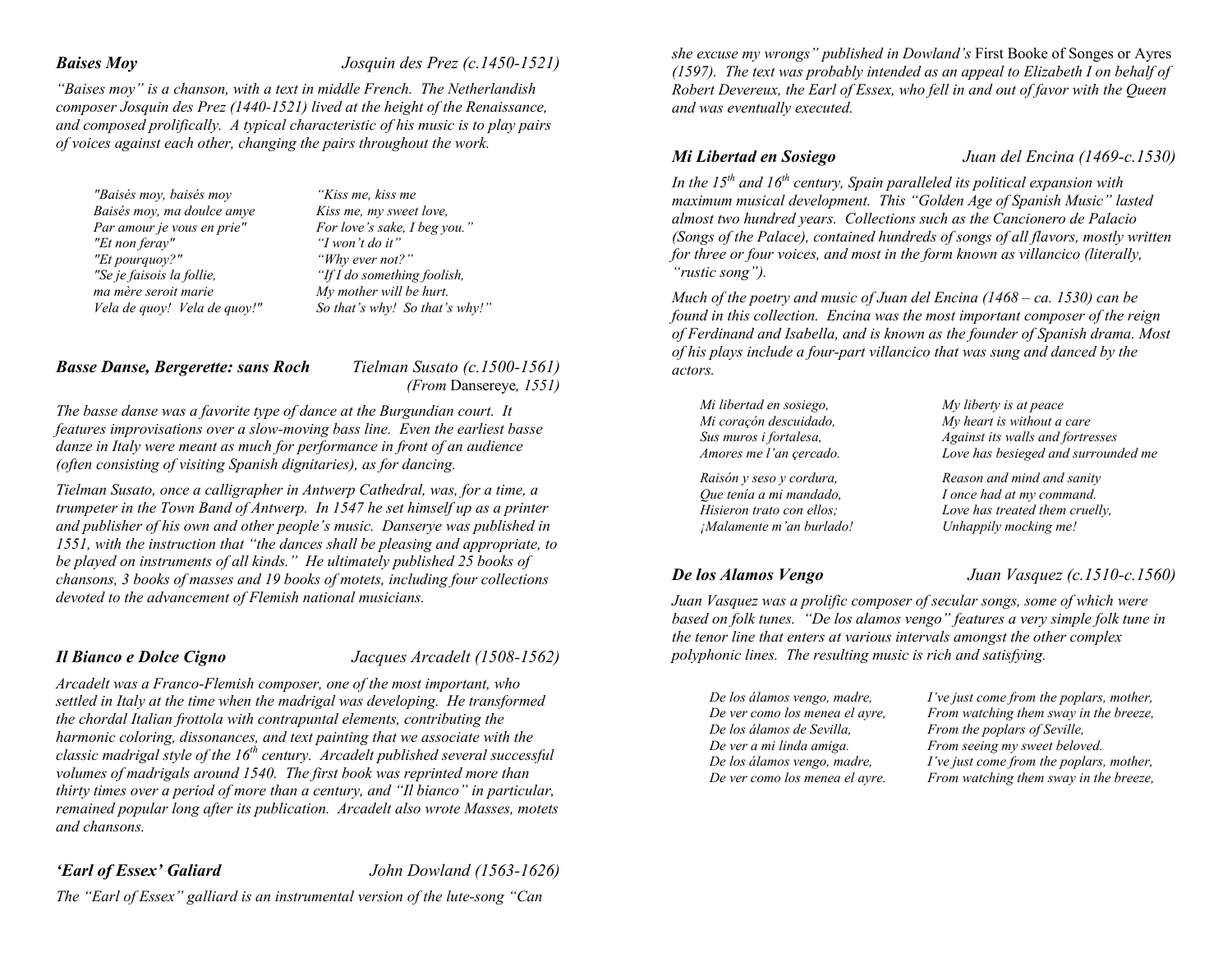## *Trio Sonata in D minor David Purcell (ca.1664-1717)*

*Daniel Purcell was born five years after Henry Purcell, whose conspicuous career unfairly overshadowed his younger brother's accomplishments. Daniel wrote incidental music for over 40 theatre plays, along with anthems, Italian style cantatas (with English words) and trio sonatas.* 

*A trio sonata is a musical form that was especially popular in the late 17th and early 18th centuries. It is written for two solo instruments and basso continuo (hence the trio). The basso continuo comprisesf a viola da gamba or bassoon playing the bass line and a harpsichord or other keyboard supplying the harmonies, according to a notation known as "figured bass".*

## *Man Is for the Woman Made Henry Purcell (1659-1695)*

*Henry Purcell wrote a number of very witty songs intended to be popular with both singers and listeners.* 

> *Man, man, man, is for the woman made, And the woman made for man; As the spur is for the jade, As the scabbard for the blade, As for digging is the spade, As for liquor is the can, So man is for the woman made, And the woman for the man.*

*As the scepter to be sway'd, As for night's the serenade, As for pudding is the pan, And to cool us is the fan, So man is for the woman made, And the woman for the man.*

*Be she widow, wife or maid, Be she wanton, be she staid, Be she well or ill array'd, Queen, slut, or harridan, So man is for the woman made, And the woman for the man.* 

*Il bianco e dolce cigno cantando more, et io piangendo giungo al fin del viver mio. Strano e diversa sorte ch'ei more sconsolato, Et io moro beato. Morte, che nel morire Mi empie di gioia tutto e di desire. Se nel morir altro dolor non sento.* 

*Di mille morte il di sarei contento.*

## *Un Sonar de Piva (Lirum Bililirum) Rossino Mantovano (fl. c.1550)*

*The white and lovely swan dies singing, And crying I reach the end of my life. Strange is it that the swan dies without comfort And that I die joyfully. A death that Fills me with happiness and longing Because I feel no other misery (when I die). Whoever dies a thousand deaths will be contented.*

*"Un sonar de piva" is a frottola in Italian provincial dialect with a background of the piva (bagpipe or crumhorn). The form is typically a composition for three or four voices, with the melody in the top voice, a homophonic (chordal) texture, and repetitive rhythms.* 

*This particular frottola alludes to the Commedia dell'Arte, specifically, to the character "Zanni" who stands at the bottom of the commedia pecking order. This appears to be a comic song in country dialect in which the sweet sound of the bagpipes (not lutes) serves as a backdrop for a lover's complaint. It was published inVenice in 1505 by Ottavino Petrucci in one of the first-ever printed books of music.* 

*Lirum bililirum, li-lirum, lirum. Deh, di soni la sordina. Tu m'intendi ben, Pedrina,* 

*Ma non già per il dovirum. Lirum bililirum, li-lirum, lirum. Deh, di soni la sordina,* 

*Les ses anche t'vo miben E che t'son bon servidor, Ma t'aspet che l'so ben Ch'al fin sclopi per amor. Deh, non da plutat dolor, Tu sa ben che dig il virum. Lirum bililirum, li-lirum, lirum.* 

*Ta recordet quant tme des Ta tua fé, si alegrament, E cha Ivagnel tmgiures De volim per to servet. Mi per litra incontinet At resposi cum suspirum. Lirum bililirum, li-lirum, lirum.* *Lirum bililirum, li-lirum, lirum. Ah, there sounds the muted instrument. You hear me well, Pedrina (little stony heart) --and not just out of duty. Lirum bililirum, li-lirum, lirum. Ah, there sounds the muted instrument.* 

*I have loved you for six years and been a good servant to you, but I've been waiting for you so long that I shall end by bursting with love. Ah, don't give me more grief; you know well that I speak the truth. Lirum bililirum, li-lirum, lirum.* 

*You remember when you gave me Your trust, so cheerfully. And swore to me by the Evangel That you wanted me for your servant. My letter was met At once with a sigh. Lirum bililirum, li-lirum, lirum*